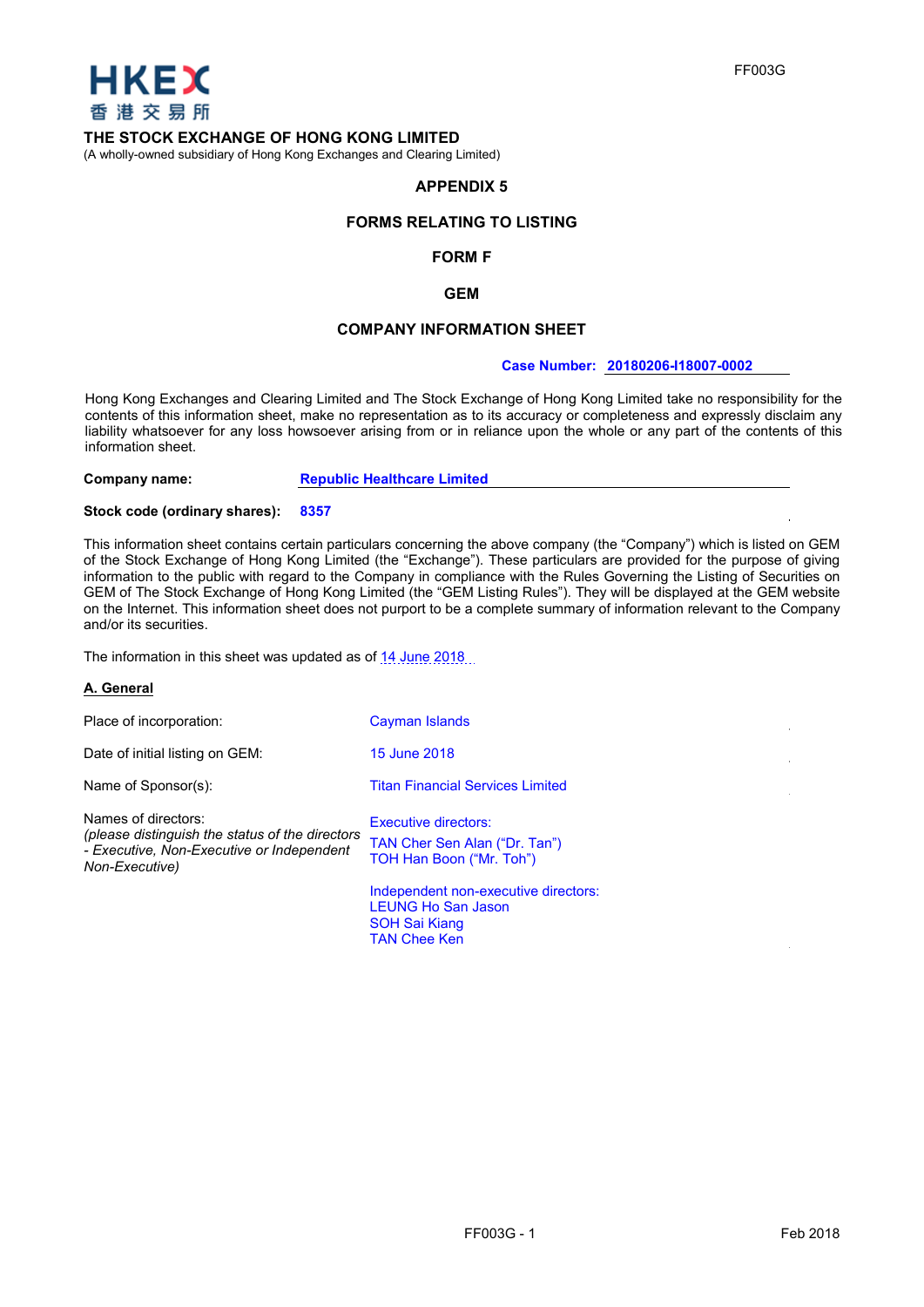(A wholly-owned subsidiary of Hong Kong Exchanges and Clearing Limited)

| Name(s) of substantial shareholder(s):<br>(as such term is defined in rule 1.01 of the<br>GEM Listing Rules) and their respective<br>interests in the ordinary shares and other | Name of substantial<br>shareholders                                                                                                                                                                                                      | No. of shares | Percentage of<br>shareholding                                                                                                                                                                                                                   |  |
|---------------------------------------------------------------------------------------------------------------------------------------------------------------------------------|------------------------------------------------------------------------------------------------------------------------------------------------------------------------------------------------------------------------------------------|---------------|-------------------------------------------------------------------------------------------------------------------------------------------------------------------------------------------------------------------------------------------------|--|
| securities of the Company                                                                                                                                                       | Cher Sen Holdings<br>Limited ("BVI Co 2")                                                                                                                                                                                                | 390,000,000   | 75%                                                                                                                                                                                                                                             |  |
|                                                                                                                                                                                 | Dr. Tan (Note 1)                                                                                                                                                                                                                         | 390,000,000   | 75%                                                                                                                                                                                                                                             |  |
|                                                                                                                                                                                 | Notes:<br>1.<br>Laws of Hong Kong).                                                                                                                                                                                                      |               | The entire issued share capital of BVI Co 2 is legally and<br>beneficially owned by Dr. Tan. Accordingly, he is deemed<br>to be interested in all the Shares held by BVI Co 2 under<br>the Securities and Futures Ordinance (Chapter 571 of the |  |
| Name(s) of company(ies) listed on GEM or<br>the Main Board of the Stock Exchange within<br>the same group as the Company:                                                       | N/A                                                                                                                                                                                                                                      |               |                                                                                                                                                                                                                                                 |  |
| Financial year end date:                                                                                                                                                        | 31 December                                                                                                                                                                                                                              |               |                                                                                                                                                                                                                                                 |  |
| Registered address:                                                                                                                                                             | Cricket Square, Hutchins Drive, P.O. Box 2681, Grand Cayman,<br>KY1-1111, Cayman Islands                                                                                                                                                 |               |                                                                                                                                                                                                                                                 |  |
| Head office and principal place of business:                                                                                                                                    | <b>101 Cecil Street</b><br>#17-12 Tong Eng Building<br>Singapore 069533                                                                                                                                                                  |               |                                                                                                                                                                                                                                                 |  |
| Web-site address (if applicable):                                                                                                                                               | republichealthcare.asia                                                                                                                                                                                                                  |               |                                                                                                                                                                                                                                                 |  |
| Share registrar:                                                                                                                                                                | Principal share registrar and transfer office in the Cayman Islands:<br><b>Conyers Trust Company (Cayman) Limited</b><br><b>Cricket Square, Hutchins Drive</b><br>P.O. Box 2681<br><b>Grand Cayman KY1-1111</b><br><b>Cayman Islands</b> |               |                                                                                                                                                                                                                                                 |  |
|                                                                                                                                                                                 | Hong Kong branch share registrar and transfer:<br><b>Boardroom Share Registrars (HK) Limited</b><br>2103B, 21st Floor<br><b>148 Electric Road</b>                                                                                        |               |                                                                                                                                                                                                                                                 |  |
|                                                                                                                                                                                 | <b>North Point</b><br><b>Hong Kong</b>                                                                                                                                                                                                   |               |                                                                                                                                                                                                                                                 |  |
| Auditors:                                                                                                                                                                       | <b>PricewaterhouseCoopers</b><br><b>Certified Public Accountants</b><br>22/F, Prince's Building<br><b>Central</b><br><b>Hong Kong</b>                                                                                                    |               |                                                                                                                                                                                                                                                 |  |

## **B. Business activities**

*(Please insert here a brief description of the business activities undertaken by the Company and its subsidiaries.)* 

The Company is a primary healthcare services provider operating a network of general practice clinics under the brand ''Dr. Tan & Partners'' in Singapore since 2010, providing treatment solutions for common medical conditions, with a focus on sexual health and infectious diseases.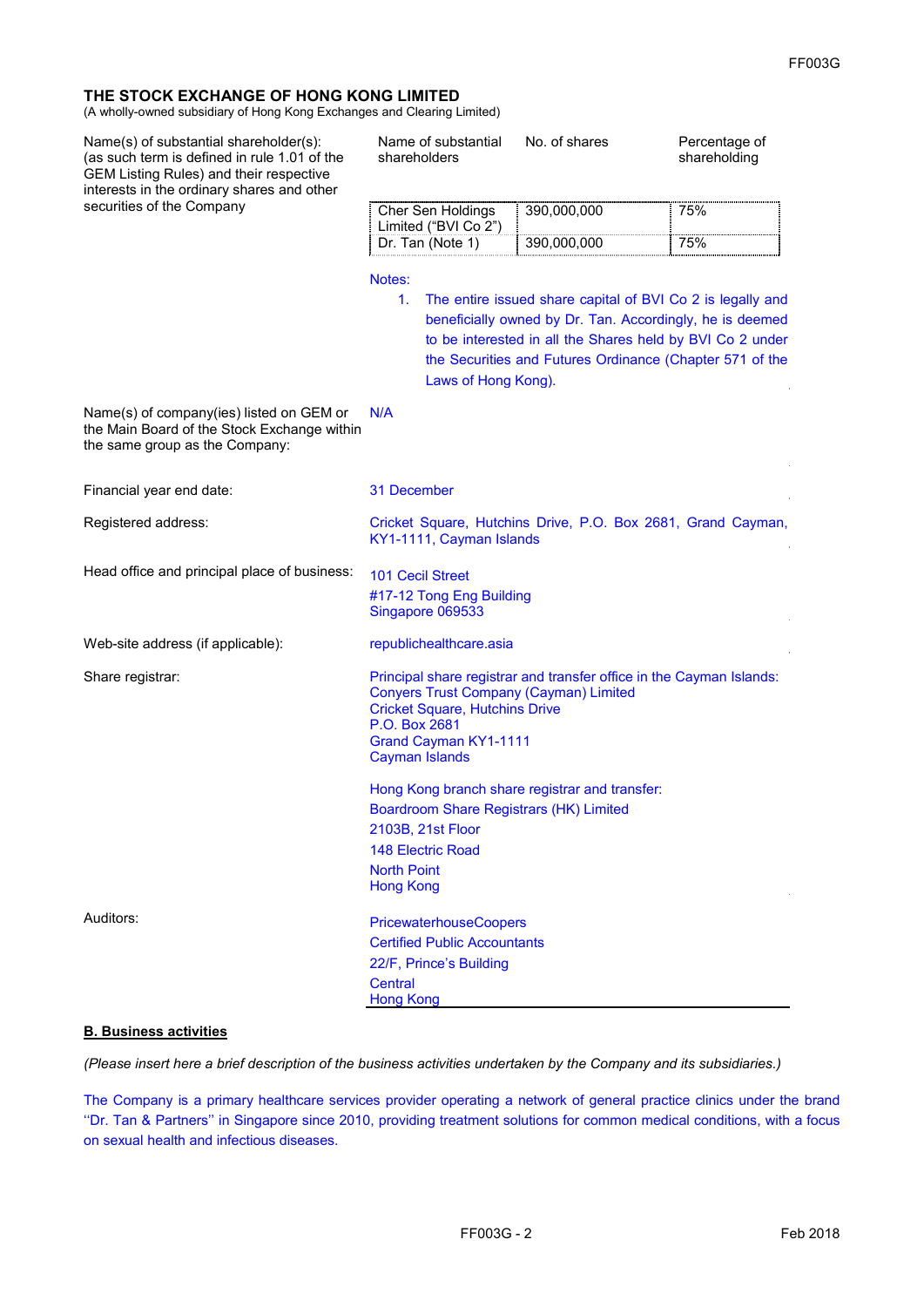(A wholly-owned subsidiary of Hong Kong Exchanges and Clearing Limited)

#### **C. Ordinary shares**

| Number of ordinary shares in issue:                                          | 520,000,000         |
|------------------------------------------------------------------------------|---------------------|
| Par value of ordinary shares in issue: HK\$0.01 per Share                    |                     |
| Board lot size (in number of shares):                                        | <b>5,000 Shares</b> |
| Name of other stock exchange(s) on<br>which ordinary shares are also listed: | N/A                 |
| D. Warrants                                                                  |                     |
| Stock code:                                                                  | N/A                 |
| Board lot size:                                                              | N/A                 |
| Expiry date:                                                                 | N/A                 |
| Exercise price:                                                              | N/A                 |
|                                                                              |                     |

Conversion ratio: *(Not applicable if the warrant is denominated in dollar value of conversion right)* N/A No. of warrants outstanding: N/A No. of shares falling to be issued upon N/A the exercise of outstanding warrants:

#### **E. Other securities**

Details of any other securities in issue.

*(i.e. other than the ordinary shares described in C above and warrants described in D above but including options granted to executives and/or employees).* 

*(Please include details of stock code if listed on GEM or the Main Board or the name of any other stock exchange(s) on which such securities are listed).* 

If there are any debt securities in issue that are guaranteed, please indicate name of guarantor.

#### N/A

#### **Responsibility statement**

The directors of the Company (the "Directors") as at the date hereof hereby collectively and individually accept full responsibility for the accuracy of the information contained in this information sheet ("the Information") and confirm, having made all reasonable inquiries, that to the best of their knowledge and belief the Information is accurate and complete in all material respects and not misleading or deceptive and that there are no other matters the omission of which would make any Information inaccurate or misleading.

The Directors also collectively and individually accept full responsibility for submitting a revised information sheet, as soon as reasonably practicable after any particulars on the form previously published cease to be accurate.

The Directors acknowledge that the Stock Exchange has no responsibility whatsoever with regard to the Information and undertake to indemnify the Exchange against all liability incurred and all losses suffered by the Exchange in connection with or relating to the Information.